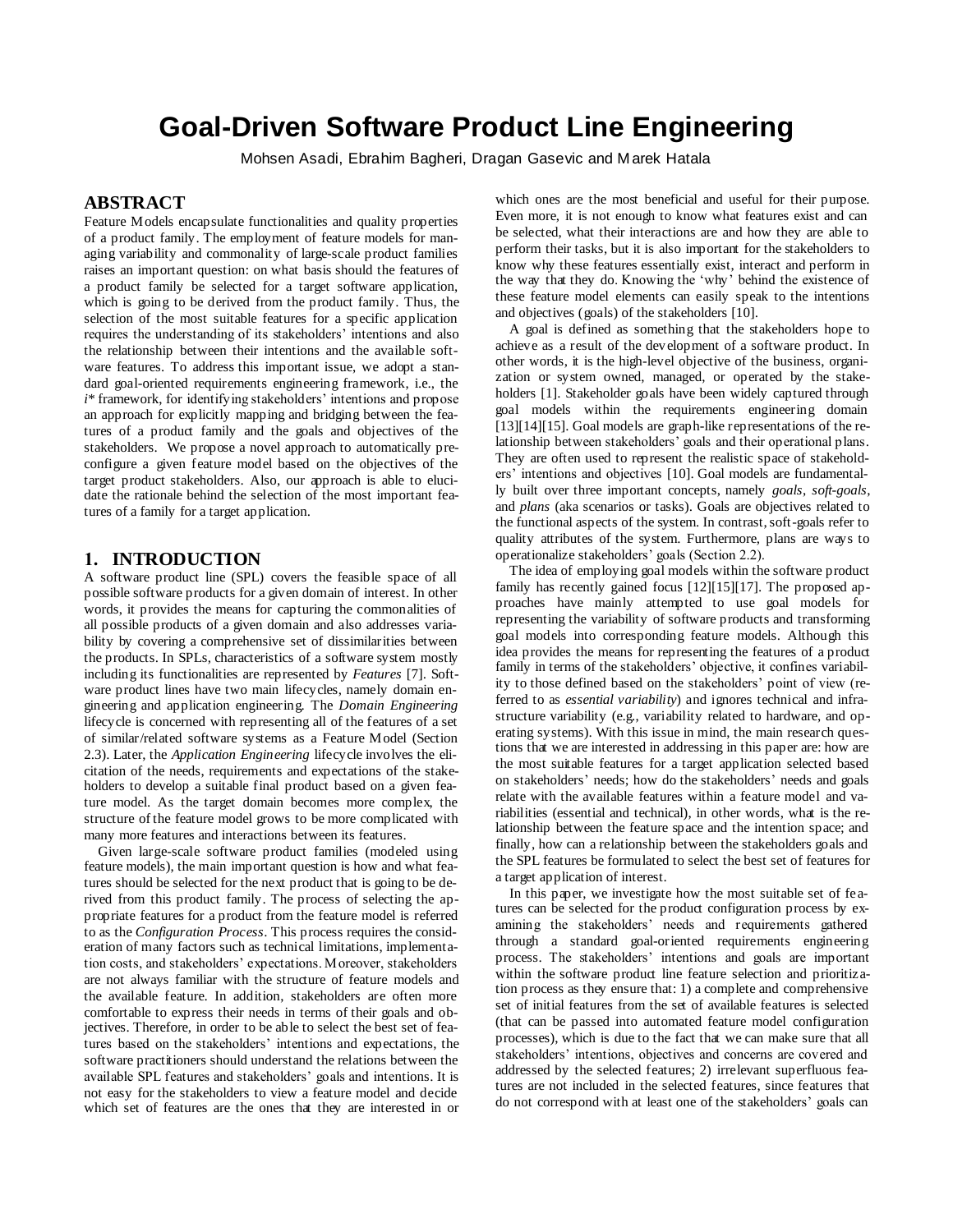be considered irrelevant for the target application and be not considered; and 3) the rationale behind the feature selection process is clear for the stakeholders. This becomes very important as stakeholders may not be able to clearly understand the utility of the selected features, but are able to analyze and see the importance of these features in relation to their objectives.

We propose explicit mappings to link features of a SPL feature model to the stakeholders' goals and objectives defined in goal models. We support this process by appropriate tooling and implementation technology (Section 3). These mappings help software practitioners move from the stakeholders' goals and expectations towards feature model selection decisions in such a way that a more desirable product is developed. Additionally, through the mapping mechanisms, practitioners can conduct reasoning on the stakeholders' preferences and objectives, and hence the most relevant features to stakeholder's objectives are configured automatically. Finally, by creating goal models and mapping them onto feature models, application engineers can communicate with the stakeholders based on their own jargon and abstract them away from realization details. To explain the proposed approach, we describe a case study (Section 2.1) and develop the case study using our proposed approach in Section 4. After acknowledging the related works in Section 5, we conclude the paper with a discussion on the advantages and limitations of our work as well as outlining future work.

# **2. BACKGROUND**

# **2.1 An Illustrative Example**

Before describing our proposed approach in detail, we introduce the case-study that is used for evaluating our approach. This benchmark case study consists of designing a family of *e-shop systems* that mainly supports ordering of products and shipment of the products to the customers. In our e-shop family, we assume that in all the e-shop systems, a common scenario is as follows: customers select some products and add them to their cart. They then perform the purchase process and the system verifies the customers' order and if the order is valid, the product(s) is/are shipped to the customers. To support this general scenario, the system should first show the products with their available quantities to the customers. It should also provide facilities for the customers to create an account, manage their account, and do online shopping. Also, the system should verify customer orders from the perspectives of validity and correctness. After approving the order, the system processes the payment. Finally, the products are shipped to the customers along with the issued bill. Different variations for the general scenario based on the specific stakeholders' functional and non-functional requirements can be defined. Additionally, each e-shop variant may include some additional scenarios in order to offer more to their customers. The e-shop family case-study has been used in both SPL [3] and goal-oriented requirements engineering [12]. We adopted the description in these resources and developed a case-study which combines the proposed case-studies in the literature. Due to space limitation, we only use a subset of the e-shop system, i.e., the "processing customer order" part.

# **2.2 Goal-Oriented Requirement Engineering**

Goal-Oriented Requirements Engineering employs stakeholders' objectives and intentions called goals as a reference for eliciting, elaborating, structuring, specifying, analyzing, negotiating, and modifying requirements [9]. Goals define the desired states of affairs (i.e. descriptions of something that needs to be true in the world). However, existing goal-oriented researchers rephrase the desired state into the *generic activity* that corresponds to the desired state [9]. For example, the *Having Customer Order Processed* goal will be rephrased as *Process Order.* In order to be able to explore the exact and clear goals of the stakeholders and also understand the possible ways they can be satisfied, a formalization is required that would allow for better understandability, and intention traceability. To this end, goal models have been introduced and widely used, which are a controlled approach to organizing and structuring stakeholders' intentions in a graphlike representation [10]. Different variations of goal models have been introduced in the area of requirement engineering. We benefit from the *i\* models* for building our goal models [11]. This framework is one of the most common frameworks for representing goal models. Goal models are fundamentally built over three important concepts, namely *goals, soft-goals*, and *plans* (aka scenarios, or tasks) [11]. *Goals* are objectives related to the functional aspects of the system (e.g., *Supply Customer Order* in the e-shop example is classified as a goal as it refers to a functional requirement). In contrast, *soft-goals* refer to non-functional or quality attributes of the system. For instance, *Customer Satisfaction* is a non-functional requirement that does not directly address system functional properties. Furthermore, plans are ways to operationalize stakeholders' goals. As an example in order to operationalize the *Determine Trustworthiness of Customer* goal, a possible plan would be to either *Check if is Returning Customer* or *Check Credit Score*. Goal models are often refined such that high-level goals are expressed through finer grained goals. This is achieved by using decomposition links. Decomposition links form tree-like structures that are equivalent to *and/or* trees, i.e., each parent node is broken down into smaller child nodes whose disjunction or conjunction will satisfy the parent. Moreover, in order to empower goal models with more qualitative relationships, contribution links with possible labels  $'$ +',  $'$ -',  $'$ ++', and  $\dot{\ }$  -  $\dot{\ }$  have been proposed [6]. The contribution links show to what extent a goal, soft-goal or developed plans contribute to the satisfaction of a soft-goal. The + (resp.  $-)$  and  $+$  (resp.  $-$ ) shows partial positive (partial negative) and full positive (full negative) contribution of the source goal to the target goal [6]. Figure 1 shows a goal model representing some of the stakeholders' expectations from the family of e-shop systems. The figure is a part of the developed goal model for the e-shop system family. This part of our goal model is adopted from [12]. It can be seen that one of the stakeholders' main goals is to be able to *Supply Customer Order,* decomposed into *Get Order*, *Verify the Order* and *Process Order*. The goal model shows how these high level goals can be refined and the related plans can be developed. Figure 1 also shows that the *Bill, Build, then Ship* and *Build, then Ship and Build* goals have partial negative and positive contribution to the *Customer Satisfaction* soft-goal, respectively.

So far, two main diagrammatic reasoning approaches, namely, *forward* [6] and *backward propagation* [8], have been proposed. The first reasoning approach on goal models is referred to as *the forward label propagation algorithm* [6]. This algorithm starts from lower level goals and works its way to the top goals. The approach defines some propagation rules on the relation among the goals. This indicates how satisfaction (denial) of source goal(s) is transferred onto higher level goals in the goal model. The prop agation algorithm receives as input the level of satisfaction/denial (FS, PS, FD, PD) of lower level goals and plans and uses propagation rules to estimate the satisfaction of higher level goals. Thus, the algorithm can estimate to what extent high level goals are sa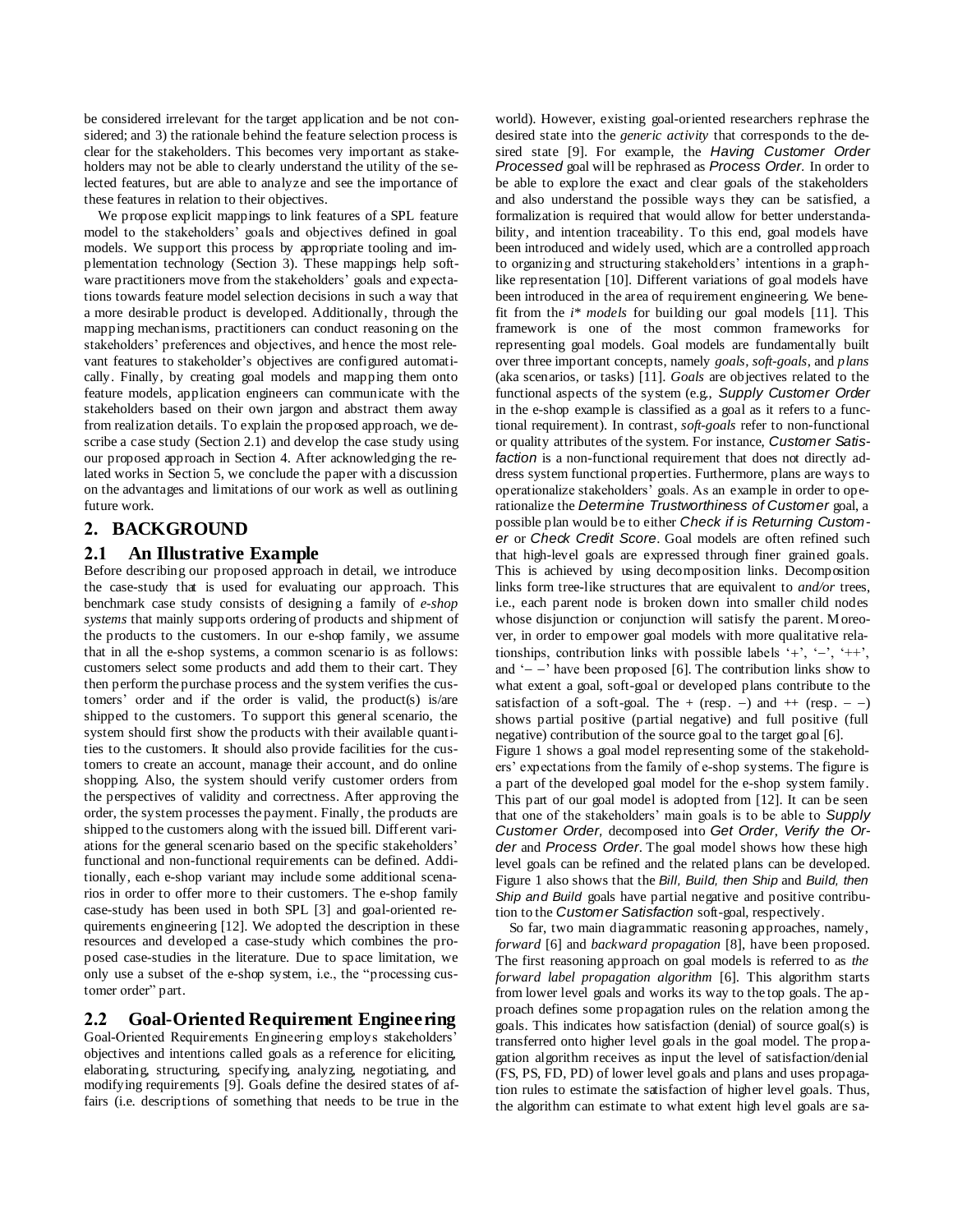tisfied given the satisfiability of the lower level goals and plans. On the other hand, *the backward label propagation algorithm* [8]



**Figure 1.** Part of the goal model developed for the e-shop case study (adopted from [12]).

accepts as input the desired degrees of satisfaction/denial (FS, PS, FD, PD) of a set of high level goals, and propagates these degrees throughout the goal model over the lower level goals and plans. The technique used to propagate the satisfaction level of higher levels to lower levels is a SAT technique. The details of the algorithm can be found in [8]. So, using the backward propagation algorithm, the stakeholders can select a set of high level goals as highly desirable, which will then be propagated through the goal diagram until the utility of all of the related lower level goals and plans have been calculated.

#### **2.3 Feature Models**

Features are important distinguishing aspects, qualities, or characteristics of a family of systems [7]. They are widely used for depicting the shared structure and behavior of a set of similar sy stems. To form a product family, all the features of a set of similar/related systems are composed into a feature model. A feature model represents possible configuration space of all the products of a system product family in terms of its features. Feature models can be represented both formally and graphically; however, the graphical notation depicted through a tree-like structure is more favored due to its visual appeal and easier understanding.

In a feature model, features are hierarchically organized and can be typically classified as: 1) *Mandatory*: a feature must be included in the description of its parent feature; 2) *Optional*: a feature may or may not be included in its parent description given the situation; 3) *Alternative feature group*: one and only one of features from the feature group can be included in the parent description; 4) *Or feature group*: one or more features from a feature group can be included in the description of the parent feature. In some case, the tree structure of feature models falls short at fully representing the complete set of mutual interdependencies of features; thus, additional constraints are often added to feature models and are referred to as *Integrity Constraints*. The two most widely used integrity constraints are: *Includes* – the presence of a given feature (set of features) requires the inclusion of another feature (set of features); and *Excludes* – the presence of a given

(set of) feature(s) requires the elimination of another (set of) feature. Moreover, cardinality based feature models [3] (an extension of feature models) define *feature cardinality* and *feature group cardinality*. The former shows the number of instances of a feature in the final products, and the latter shows the minimum and maximum number of sub-features within the grouped feature that can be chosen for the final product. In the remainder of this paper, we use the cardinality based feature model definition.

Figure 2 depicts a part of the e-shop feature model, which we have developed for the e-shop case study. The feature model consists of two main features with the names *Front-store* used for providing facilities for customers to order a product and *Back Store* used for processing customer orders and taking care of payment along with shipment. As it can be seen, the *Check Credibility* feature, an optional feature, determines the trustworthiness of the customer. Moreover, as illustrated in the figure, for the *Payment Method* feature, at least two features of the existing features should be available in each product where one of them must be *Credit Card*. That is, for all possible configurations, in addition to the *Credit Card* feature, at least one of the *Debit Card, Money order, On-line Account to Account transformation, Cheque,* and *Cash* features must be chosen. Integrity constraints are defined – *New Customer* includes *Customer Verification* which means if the *New Customer* feature is chosen to be available in a product, the *Customer Verification* feature must also be selected for that product.

## **3. GOAL-FEATURE MODEL MAPPINGS**

For mapping goal and feature models, we adopt an approach similar to the template-based approach proposed by Czarnezki et al. [3]. An overview of the mapping approach is shown in Figure 3. This figure shows the main products involved in the mapping process and also the activities that are performed to produce a preconfigured feature model. A family goal model represents the objectives of the family members with their relations and the feature model represents a hierarchy of features and the defined constraints between features. Through the developed mapping mechanism (discussed in Sect. 3.2), developers can annotate features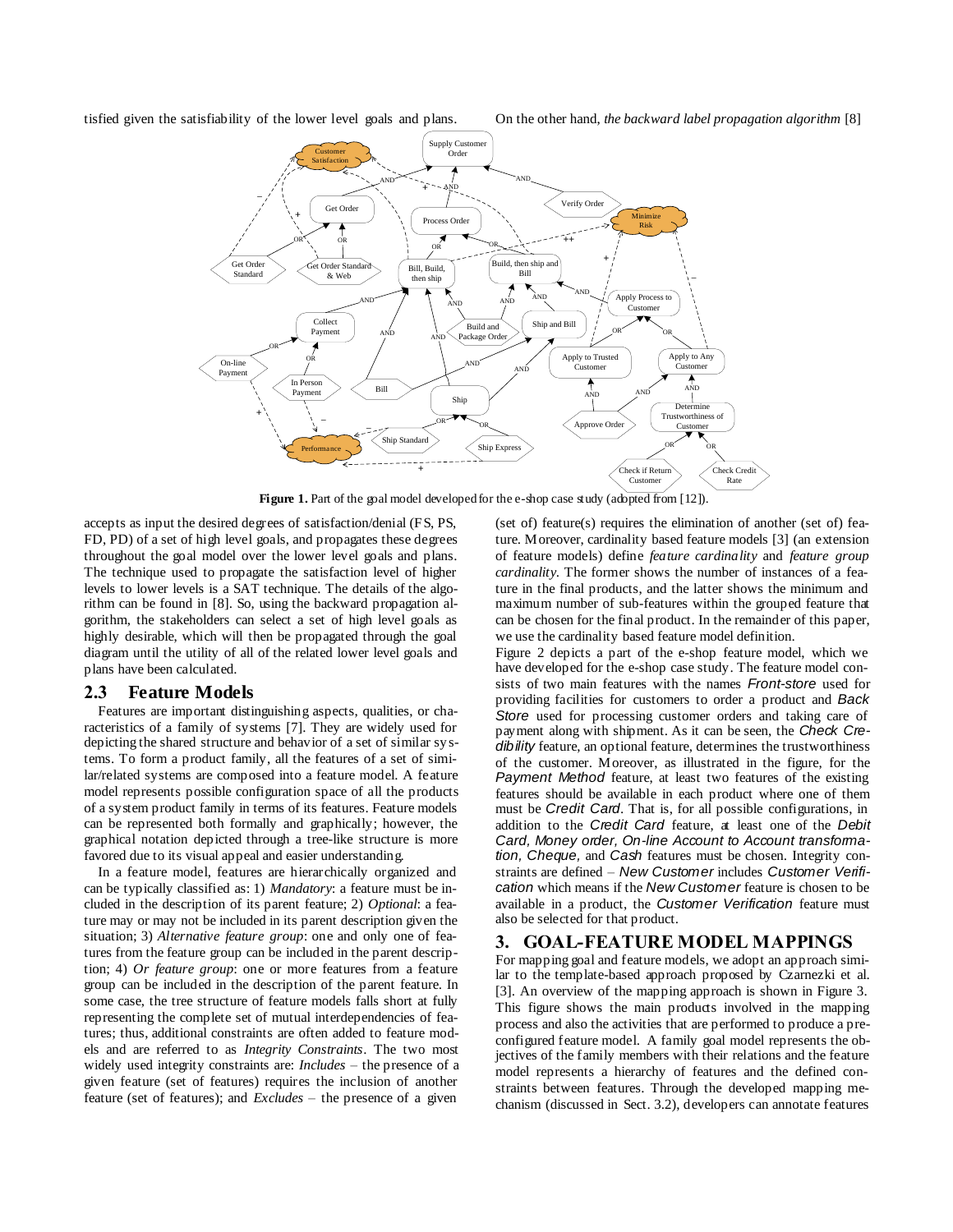with references to goals and create the mappings. Next, when a new product is needed, reasoning, based on the stakeholders' high



level goals is performed on the family goal model. Afterwards, an automatic pre-configuration of the feature model can be performed through the proposed algorithm introduced in Section 3.2 to produce the feature model which conforms to the stakeholders' goals. Our proposed approach ensures that the pre-configured feature model contains features which are based on the stakeholders' goals and preferences (soft-goals). Before describing the technical details of the mappings, we describe the steps that need to be performed in order to develop mappings by the domain engineers in the following.

#### **3.1 Develop and Map Feature Model**

In order to formulate the mappings, a requirements engineer needs to have both the feature model and the goal model available. Many techniques have been proposed by researchers in goal oriented community and SPL community to independently develop a goal model [7] [14] and feature model [21]. Additionally, feature model derivation from goal model has been explored by Yu et al [15] and Uno et al [4]. Developing a feature model from a goal model ensures traceability between features and stakeholders' intensions and facilitates the mapping process between the goal model and feature model. On the other hand, since we adopt Batory's definition of features [2] (i.e., features are incremental pieces of functionality), goal models (especially goals) can be used as a reference to define features and develop a feature



**Figure 3.** Overview of mapping process in application engineering for

pre-configuring feature models (adapted from [3]).

model. Therefore, we assume the goal models have been developed by an existing approach. We propose steps to create a feature model based on the goal model and map them to the relevant goals.

- *Capture features related to tasks*, domain engineers need to examine low-level-goals (i.e., plans or task) and try to define features that can realize these tasks. For defining features for a task, the task, technical infrastructure related to the task and its environment constraints are considered to describe the features. For example, in the e-shop example, we have analyzed task *On-line Payment* as well as its required infrastructure and environment constraints. We identified some features including, *Debit Card, Credit Card, On-line Account to Account Transfer.* Furthermore, by analyzing required infrastructure and environment constraints (i.e. technical details) of these features, the features *Payment Gateway* and *Fraud Detection* are discovered. Feature *Payment Gateway* is OR-decomposed to features *Authorize.Net, Paraddata, Skipjack, VeriSign*, and *Payflow Pro*. Feature *Fraud Detection* is also ORdecomposed into *Authentication, Signature Verification,* and *Data-Encryption*. Finally, feature *Data Encryption* is analyzed and is XOR-decomposed into features *DES/3DES Algorithm, RCA,* and *IDEA*. Apparently, many features can be defined that reflect differences in the feature model on technical issues, about which some groups of stakeholders might necessarily not be concerned at that technical level. Note also that most of the features mentioned here are not shown in Figure 2 due to the space limit, although they are part of the feature model.
- *Define Parent features:* After extracting all atomic features related to the tasks in the goal model, domain engineers develop a feature model through iteratively grouping features with lower granularity to higher granularity by using existing relations in the feature model (i.e. OR, AND, Alternative) as well as the integrity constraints between features. In order to structure atomic features, domain engineers group features which are relevant to each other. Relevance of features is defined according to the relation between goals which they realize. Features realizing the goals which have the same direct or indirect parent can be con-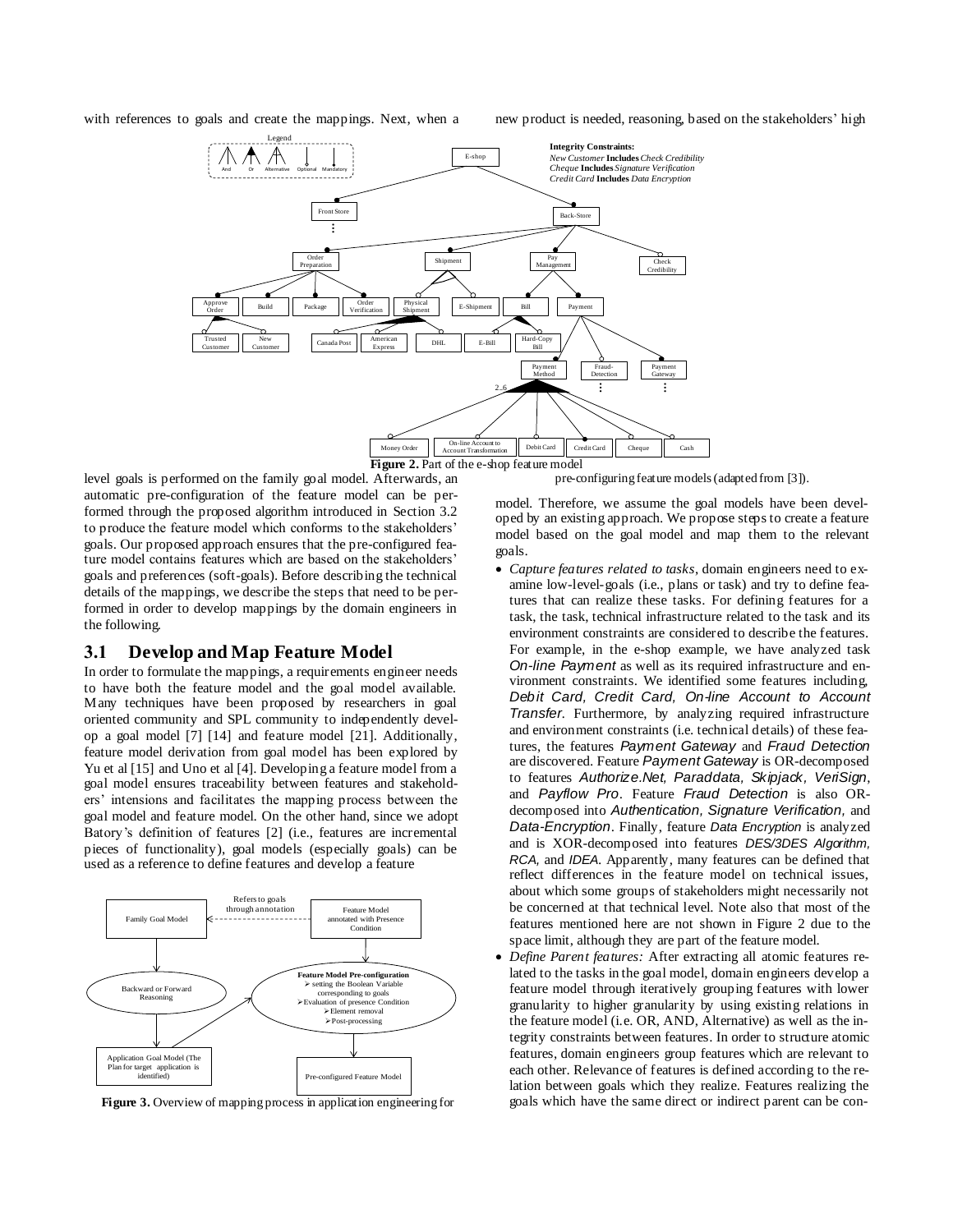sidered to be relevant by domain engineers. Existing relations between goals (i.e., AND or OR-decomposition) are used to define proper relations between features in a feature model.

*Define mappings between features and goals***:** This step can be performed either in parallel with the previous step or after the previous step is finished. Using the mapping structure (i.e. annotating features with goals that they realize) given in Sec. 3.2, domain engineers can create mappings between goal and feature models. At the end of this stage, the feature model and the mappings which map features to goals are created.

# **3.2 Mapping Infrastructure**

Similar to the template-based approach [3], we employ the concept of *Presence Conditions* (PCs) to annotate features of feature models with the goals available in the related goal models. PCs are defined in terms of the goals and are evaluated based on their satisfaction degree (FD, PD, PS, FS). When a feature is annotated with a PC, the PC indicates whether features should remain in or be removed from the feature model during the pre-configuration process. PCs are expressed through the use of Boolean formulas over sets of variables, where each variable corresponds to a goal in the goal model. Since we consider features as functional increments, we only define PCs for the goals and task (not soft-goals). After reasoning on the goal model and determining the goal satisfaction/denial, the appropriate value is assigned to the variable. The variable is true if and only if the corresponding goal is labeled with FS, PS, and PD; and the variable is false if the corresponding goal is labeled with FD.

For example, consider Figure 4(a), which illustrates the *Collect Payment* goal along with the features realizing the tasks of the goal. A boolean variable is defined for each task (*CP* variable for *Collect Payment*, *OP* variable for *On-line Payment,* and *IPP* for *In Person Payment*). Next, according to goals which are mapped to features, PCs of the features are formulated as boolean expressions of variables corresponding to the goals. For example, the *On line Payment* and *In Person Payment* goals are mapped to the *Debit Card Payment* feature, so the feature's PC is expressed as *Debit Card-PC* =  $OP$   $\vee$  *IPP*. The PCs are constructed automatically when domain engineers map features to goals through the use of the provided tooling support. Having features mapped to goals, the reasoning process over the goal model is able to label the goal model tasks based on the stakeholders' highlevel objectives. As shown in Figure 4(b), the *On-line Payment* and *In Person Payment* tasks are labeled with Fully Satisfied (FS) and Fully Denied (FD), respectively. Due to the goal labels, the *OP* and *IPP* variables are valued to *true* and *false*, respectively. Consequently, the PCs of the features are evaluated and their

final Boolean values are determined. After checking the rules, introduced in the next section, to ensure that feature model constraints have not been violated, the features *Money Order*, *Cheque* and *Cash* are removed from the feature model.

We should note that if a feature's PC is set to true then its corresponding sub-features' PCs are evaluated; otherwise if a feature's PC is false (i.e. it is determined that the feature should be removed from the feature model), then all its sub-features are removed except for sub-features which are involved in some integrity constraints such as *includes* for which suitable actions are defined. For example, let us assume the feature *Fraud Detection*'s PC is evaluated "false". So, the feature as well as its sub-features must be removed from feature model. However, the feature *Credit Card* includes the sub-feature *Data Encryption* of the feature *Fraud Detection*. On the other hand, the feature *Cheque* requires feature *Signature Verification* to validate the customer signature on the cheque. Hence, all other sub-features are removed except features *Data-encryption, Signature Verification*  and the parent feature (i.e. *Fraud-Detection*). Moreover, existing feature relations in the feature model are removed when their corresponding features are deleted from the feature model. So, we do not need to annotate them or map them to the elements in the goal model. Since the mappings between features and goals are not one-to-one corresponding, PCs may become more complex logical expressions. When a feature is annotated with more than one goal, meaning the feature is used for realizing more than one goal, we define  $\vee$  (Or) relation among corresponding variables of the goals. Also, one or more features may be used for realizing one goal. In such a case, all of them are annotated with that goal.

# **3.3 Feature Model Pre-Configuration**

Through the use of the mapping mechanisms defined in the previous section, developers can map features to goals by annotating features with Boolean variables that correspond to the goals. Next, during configuration, the pre-configured feature model is generated automatically. The pre-configuration process is a *model-tomodel transformation* where both the input and output models conform to the feature metamodel [5]. The process involves assigning *true* or *false* values to variables based on their corresponding goal labels (i.e., FS, PS, PD, FD), evaluating the PCs according to the variables and constraints in the feature model, and possibly employing some additional simplification processes.

After backward reasoning on the goal model, it can be seen that the goals with FD labels are not based on a high level objective of the current application stakeholders. Hence, features realizing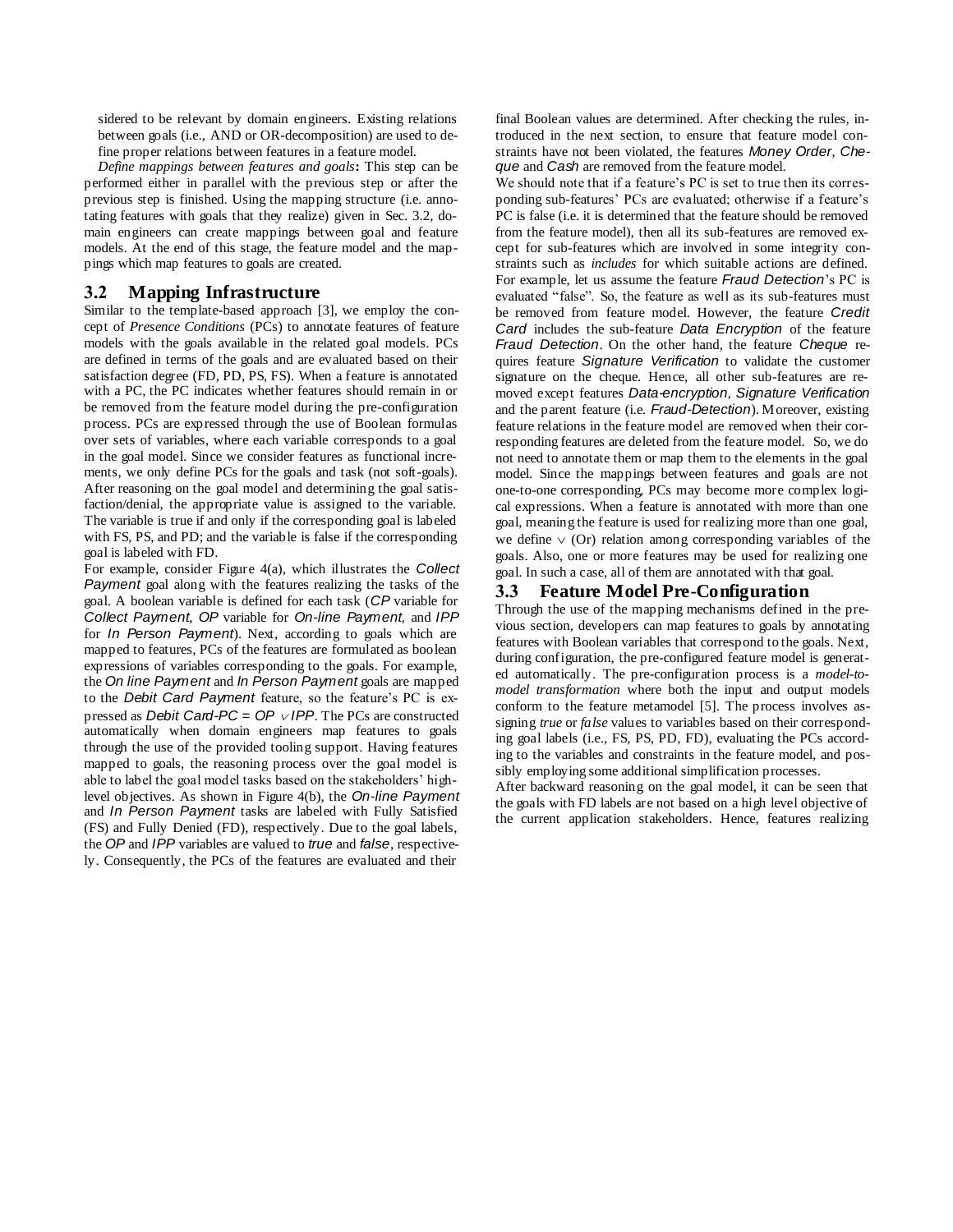

**Figure 4.** An example of mapping between goal and feature models where a reasoning algorithm. The algorithm selects the On-line payment plan based on the high-level objectives of the stakeholders. Consequently, the appropriate features are kept in the feature model.

such goals can be removed. That is, we considered the Boolean variable corresponding to each goal (hard-goal and plan) and each feature's PC is defined as a logical expression of these variables. Therefore, by assigning false values to variables whose corresponding goal is fully denied, we can evaluate the feature's PC. Then, features with values of PCs equal to false are candidates to be removed from the feature model. However, uncontrolled deletion of features may violate general constraints (e.g., removing a mandatory feature in an *And* grouped feature) or integrity constraints (e.g., removing one feature involved in an *include* relation while the other feature remains in the feature model). Therefore, during the pre-configuration process, we should make sure that these constraints are not violated. We discuss each of the constraints and describe the proper mechanisms (rules) for managing possible violations. All of these rules are checked automatically on the feature model and proper actions are adopted based on the case under investigation. In the remainder of this section, we call a feature a *Candidate Feature*, when the feature's PC is evaluated to *false*, which shows that the feature could be removed.

With respect to general constraints in the feature model, we discuss this for each relation (i.e., Or, And, Alternative) and type of features (i.e., mandatory or optional).

- *And, Or* and *Alternative* relations: If a candidate feature involved in an AND relation is a mandatory feature, the feature cannot be removed from the feature model, but it is labeled as a denied feature. For example in Figure 2, the *Order Preparation* feature cannot be removed even if its PC is evaluated to false, since it violates the feature model constraints. However, if a candidate feature is an optional feature, it can be removed from the feature model after checking its integrity constraints and group cardinality constraints. For instance, the *Customer Verification* feature in Figure 2 can be removed if its PC is evaluated to false. It still should be checked w.r.t the other constraints such as integrity and cardinality before the removal.
- *Group cardinality*  $\langle n_1, n_2 \rangle$ : If a feature is a *candidate feature* and the removal of the feature causes group cardinality violation (i.e.  $n_1 > n_2$ ), first all siblings of the feature which are candidates to be removed are counted. If the deletion of the candidates violates the group cardinality constraint, they are kept in the feature model and are labeled as denied. For example, in Figure 4, removal of the *Cash* and *Cheque* features does not violate the feature cardinality constraint.
- *Feature cardinality*: feature cardinality does not impose any limitations on the removal of features from the feature model.

In all aforementioned cases, if a feature, which is removed from the feature model, is not an atomic feature, all of its children independent of their PC are removed from the feature model. In addition to the general constraints, integrity constraints may also affect the deletion of the candidate feature. These constraints include:

- F1 *includes* F2: if F1 is not a candidate feature and F2 is a candidate feature, according to the *includes* constraint, feature F2 cannot be removed from the feature model. Therefore, we keep feature F2 and label it as a denied feature. For example, in Figure 2, the *New Customer* feature includes *Check Credibility* feature. Assume the PC of the *New Customer* feature is evaluated to true and the PC of *Check Credibility* is evaluated to false. By applying the general rule and since it does not violate any of the general feature model constraints, it can be removed. Based on the integrity constraints, it cannot be removed and we should keep it and label the feature as denied.
- *F1 excludes F2*: independent of this integrity constraint, based on values of the PCs of these features and other constraints, a proper action is adopted. If the PC of each feature is false, the feature is removed after checking other constraints.

The *simplification step* is conducted on the feature model after the removal of the features in order to correct grouped cardinalities and remove the extra constraints such as *includes* and *excludes* when one of their features is removed. Additionally, for relations that only have one sub-feature and the other sub-features are removed; the parent feature is replaced with its sub-feature.

The pre-configuration algorithm can be summarized as follows:

- 1. *PCs evaluation*: The Boolean variables are evaluated to true or false based on their goals labels. Next, a depth-first algorithm is performed on the feature model and the PC of each visited feature is evaluated.
- 2. *Removal analysis*: For each features with their PCs evaluated to false, according to the situations that may occur, one of the above defined mechanisms is executed. At the end of this step, features with their PC evaluated to false are either removed from the feature model or are labeled as denied features.
- 3. *Simplification step:* Simplification of the feature model is done.

Feature model pre-configuration can be executed before the configuration processes such as staged configuration [5] and S-AHP [21]. In order to conduct pre-configuration the following steps should be done by application engineers: First, in the *capture stakeholders' high-level goals* step*,* application engineers communicate and understand stakeholders' needs by identifying their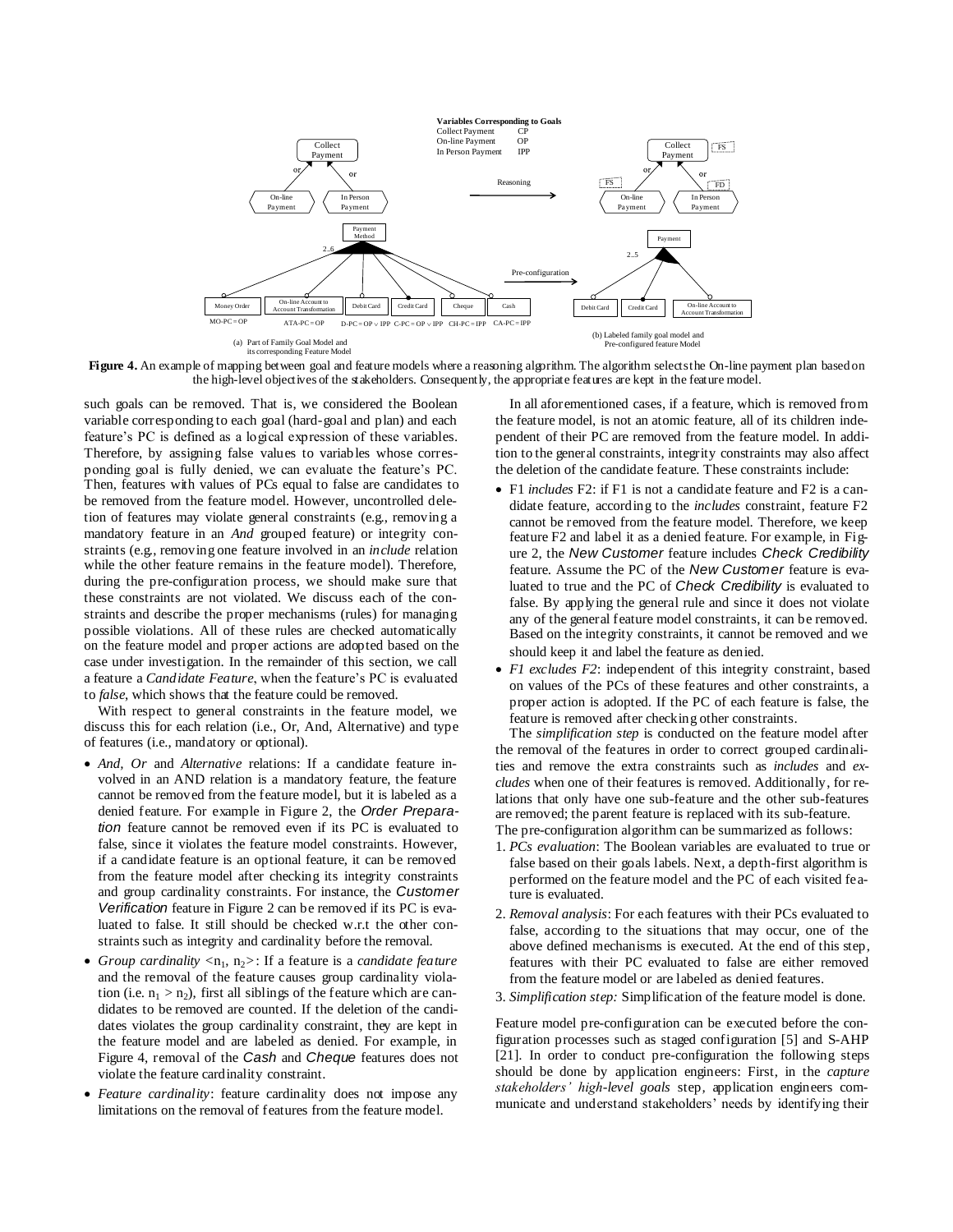objectives. The family goal model is used as a reference model for communicating with the stakeholders and capturing their goals. In many cases, it would be impossible to fully satisfy all soft-goals [11]. For example, the full and simultaneous satisfaction of performance and security, goals is not possible. So, the desired level of satisfaction for each soft-goal is elicited by the stakeholders. Next, by setting the satisfaction level of high-level goals and executing the backward reasoning algorithm [6], the leaf goals (plans) are selected. Finally, the pre-configuration process is executed and the features, which are not based on the current stakeholders' objectives, are filtered out from the feature model. The features which are not based on stakeholders' goals, and have not been removed due to feature constraints are labeled as denied. Another scenario for the use of mappings is during the configuration process when an application engineer intends to further specialize the feature model. In this case, application engineers can trace back features to the goals in the goal model using the mapping infrastructure. Therefore, using the forward propagation algorithm, application engineers can find out the influence of removing a feature in satisfaction of high level objectives of the stakeholders.

### **3.4 Tooling Support**

In order to provide tooling support, we have been customizing the *fmp2rms* plug-in [3], a tool that integrates the Feature Model plugin with the Rational Software Modeler (RSM) and provides facilities to map feature models to implementation models. In our context, we reuse this tool for mapping feature models to goal models. That is, we developed a primitive prototype named *OpenME2fmp* that integrates the OpenME plug-in (an Eclipse plug-in used to develop goal models) and *fmp* (an Eclipse plug-in used to develop feature models). The *OpenME2fmp* utilizes the provided interface of *fmp2rms* and implements the preconfiguration algorithm. For the implementation of the Presence Conditions (PC), we consider boolean formulas in Disjunctive Normal Form. Thus, the only logical connector, that we support in PCs, is the Or relation  $(\vee)$ . With respect to visualization of mappings, we present both feature models and goal models in the mapping space, by utilizing *fmp* and *OpenME.* We also provide the list view for the goal model which represents the variables corresponding to the goals and tasks. Domain engineers can switch between these views during the mapping process. Besides the mapping area, we provide an area where the mappings are presented (mapping View) from both the goal view and the feature view. That is, in the goal view, we list the goals and put the feature(s) which realize the goal as its sub-items and in the feature view. We also list the features and show the goals which are realized by the features as their sub-items.

## **4. DESCRIPTIVE CASE STUDY**

In this section, we discuss our experience in applying the proposed approach to the e-shop case study. Since our objective is to evaluate and exemplify our approach – mappings between goal and feature models, we adapt and use an existing goal model in the literature [12]. Due to space limitation, we just show an application of our approach on a part of the case-study (Supply Order Management). As shown in Figure 1, the high-level objectives are *Support Customer Order, Get Order, Process Order,* and *Verify Order*. All goals identified on this level are common between different products of the e-shop family and required to be fully satisfied. However, different levels of satisfaction of softgoals (i.e. *Minimize Risk, Customer Satisfaction,* and *Performance.*) for the products are identified. Relations between these

high-level goals are represented with contribution links.

First, the feature model is developed through analyzing the goal model. For developing the feature model we follow steps introduced in Section 3.1. So, for each task, features required to implement the task are defined. By analyzing tasks w.r.t functionalities, environment constraints, and required infrastructure. The features shown in Table 1 are identified. Some of those features are common among different goals (e.g. *Credit card* is common between *On-line* and *In-person Payment*). Also, sometimes two or more goals may be realized just by one feature (e.g. *Check credit rate* and *Check if return customer* tasks are realized by the feature *Check credibility*). The *supply order process* goal model has 12 tasks, from which 47 features are derived.

Afterwards, the features are grouped with appropriate relation in feature model (i.e. And, Xor, Or). The grouping process start with features related to a task and then the relations in the goal model are used as direction for defining relation within feature model. For example, derived features from goal *On-line payment* are analyzed and different approaches of payment are grouped with the OR-relation to form a feature named *Payment Method*. According to the family description, a cardinality constraint on *Payment Method* is defined and mandatory and optional features are identified. Let us assume in our application domain all the stakeholders need at least two methods of payment and they want to have C*redit Card* payment as mandatory feature in all applications. So, we define cardinality constraints [2..n], which means that at least two should be selected for every product in the family. Additionally, features *Fraud Detection* is decomposed into *Data-encryption* and *Authentication*. *Payment Gateway* is OR-decomposed into the sub-features *Authorized.Net, para-data*, *Skipjack,* and *Versing Payflow Pro*. The features *Payment Method, Payment Gateway,* and *Fraud Detection* form an And-grouped feature named *Payment*. All these features are mapped to and thus annotated with the *On-line payment* task. By considering *in-person payment* task, the feature *payment method* is updated and three more sub-features (i.e. *Cash, Cheque,* and *Money Order*) added to this feature and mapped to the goal *In-Person payment*. Moreover, the feature *Signature Verification* is inserted to the sub-features of *Fraud Detection* and mapped to the *In-person payment* task. Finally, *Payment Gateway, Fraud Detection* and *Payment Methods* are mapped into *In-person Payment*. The feature model integrity constraints are defined as well. For example it, the feature *Credit Card* includes the feature *Encryption*. The process follows to develop feature model and map it to the goal model. The part of feature model is illustrated in Figure 2.

| Table 1: The tasks in the supply customer goal model and related features. |  |  |  |
|----------------------------------------------------------------------------|--|--|--|
|                                                                            |  |  |  |

| Task                             | <b>Related Features</b>                                                                                |  |
|----------------------------------|--------------------------------------------------------------------------------------------------------|--|
| Get Order Standard task          | Paper Catalog, Cart (Item Order Management, Cus-<br>tomer, Information Management), Fax, Phone         |  |
| Standard<br>Order<br>Get<br>&web | All the features of Get Order Standard task plus E-<br>catalog (Search, Brows, Customview, Itemlist)   |  |
| On linePayment                   | Credit Card, Debit Card, On-line Account to Account                                                    |  |
|                                  | Transformation, Fraud Detection (Data encryption,<br>authentication, DES/3DES Algorithm, RCA, and      |  |
|                                  | IDEA), Payment Gateway (Authorized.Net, Paradata,                                                      |  |
|                                  | Skipjack, Versing Payflow Pro)                                                                         |  |
| In Person Payment                | Cash, Cheque, Money order, Fraud Detection (signa-                                                     |  |
|                                  | ture Veri fication), credit card, debit card.                                                          |  |
| Ship Standard                    | Ship preparation, shipping carrier (Canada Post)                                                       |  |
| Ship Express                     | All the features in Ship Standard task Plus Shipping<br>Carrier (FedeX, UPS, USPS, Custom Shipping Ga- |  |
|                                  | teway), Tracking System                                                                                |  |
| Bill task                        | E-bill, Paper Bill                                                                                     |  |
| Approve Order                    | Approve Order                                                                                          |  |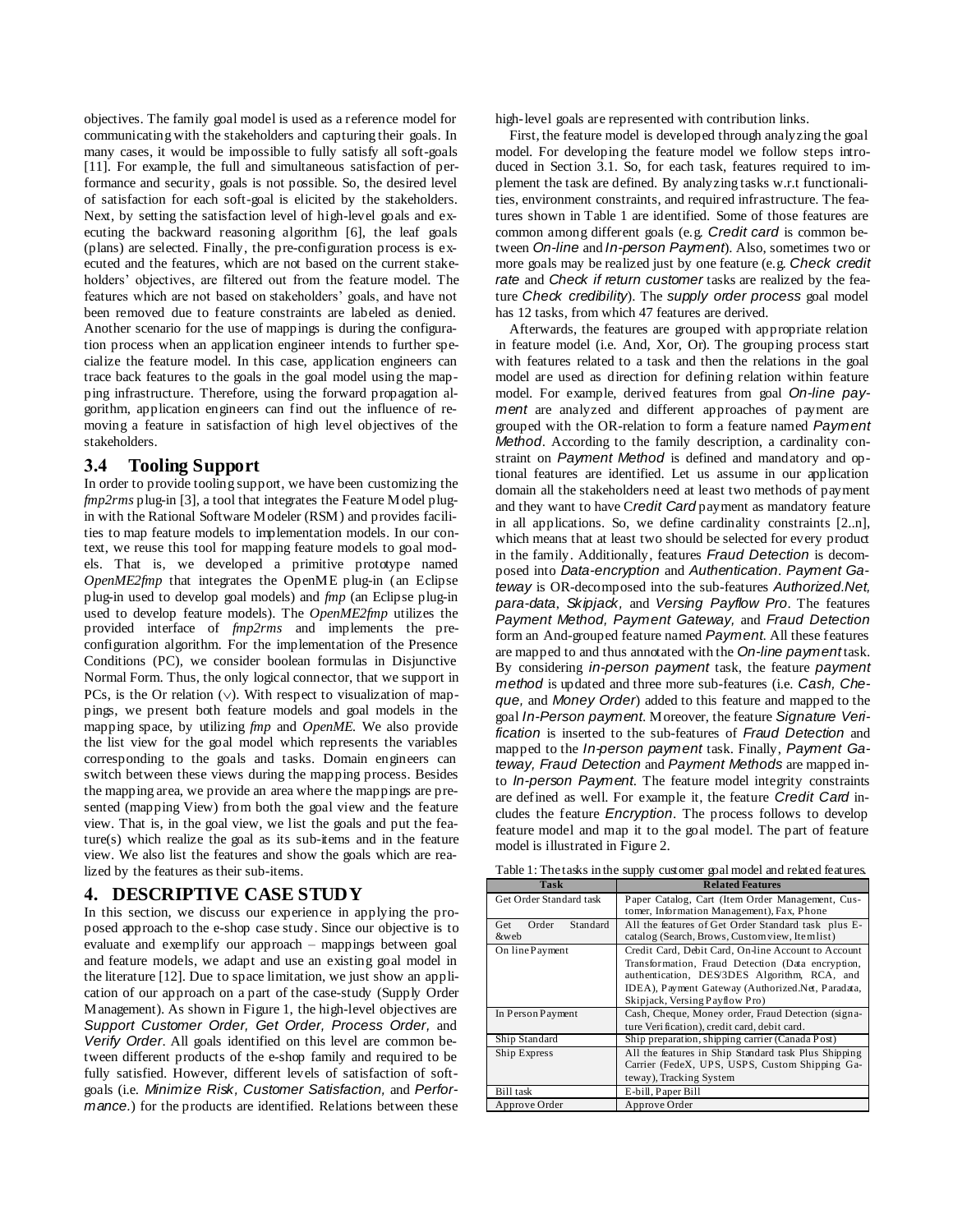| Check Credit rate        | Check Credibility                                         |
|--------------------------|-----------------------------------------------------------|
| Check if return Customer | Check Credibility                                         |
| Build and Package        | Order ful fillment (Physical item fulfillment, electrical |
|                          | item fulfillment. Service fulfillment)                    |
| Veri fy Order            | Order management                                          |

Having developed the feature model, we can specify the highlevel goals for each product and also the satisfaction level for each soft-goal. Then, the reasoning algorithm is applied to the goal model, based on which the pre-configured feature model is produced. As shown in Figure 4, for instance, after reasoning on the goal model, *On-line Payment* is labeled *fully satisfied* and *In-Person Payment* is labeled *fully denied*. Thus, *Credit Card, Debit Card,* and *On-line Account to Account Transformation* are kept in the feature model and *Cheque* and *Cash* are removed.

## **5. RELATED WORK**

Goal-oriented software configuration has become an emerging area of research [13][14][15][16]. Here, we review some of the most relevant works on the theme of the paper. Liaskos et al [16] propose an approach which first identifies and understands configuration options of personal software; then they develop a goal model based on the configuration options and use it as a mediator between users and configuration options. Therefore, they automatically transform users' high-level goals into a configuration that satisfies the users' goals. Lapouchnian et al. [14] use goal models in designing and implementing autonomic systems which are able to select the best behavior according to the context. These systems are able to do self-optimization and self-healing. Our approach differs from these approaches in terms of the domain (i.e. our approach addresses the domain of SPL engineering which has a higher level of variability types and complexity). SPL covers both essential variability (i.e. Variability of the product family from stakeholders' point of view) and technical variability (Variability of the product family from the realization point of view). The goal model is used for representing and managing essential variability. Using goal models for technical variability diverges from their primary purpose – understandability for stakeholders. So, we used both goal and feature models for managing variability to facilitate the variability binding for stakeholders and developers.

Moreover, Yu et al employed goal models to develop *generic*  software – "software solutions that can accommodate many/all possible functionalities that fulfill stakeholder goal" [15]. They extended the notations of the standard goal model with sequential, parallel, exclusive, non-system notations and define a set of heuristic rules which are employed to generate design models including feature models, state models, and component models. In [12], Yu et al. have proposed a dedicated tool for creating an initial feature model from a goal model by applying the similar transformation rules in [15]. The main issues of the approach are that first, they had to extend goal models with new notation elements and limit the structure of feature models to the structure of goal models. Although developers can change the feature model structure later, the main structure is still based on that of a goal model. Yet, we do not add any additional notation elements to goal models and our aim is to map feature models to goal models, not automate the generation of feature models from goal models.

Further, Antonia et al, [13] proposed ISARLPS, which defines a very high level process for developing feature models from goal-model represented by i\* diagrams (i.e. Strategy Dependency [SD], and Strategy Rational [SR]). The steps in their approach are defined from a very high level and the approach is a transformation rather than mapping approach. Borba et al [17] also followed the approach similar to Antonio et aland define another set of heuristic rules for transforming goal models to feature models. Our approach is different from the above approaches in the policy which is applied to relations between feature models and goal models. We map feature models to goal models instead of transforming them into each other. First, we found out that goals are not the sole source of variability. Second, the structure of goal models is different from feature models. Third, goal models and feature models are designed to represent conceptually different information, and hence in many cases direct transformation does not provide rational results. Finally, we do not want to add new notation elements to the existing goal modeling language. As shown in Section 3.1, a feature model is created based on goal models and all rules defined by related research can be employed as suitable guidelines to formulate an initial feature model.

In SPLE, many approaches have been developed to map feature models to design and implementation models [3][18] [19]. Czarnecki et al [3] have proposed a template based approach which we adopted for mapping goal models to feature models. We had some other alternatives. For example, VML\* proposed by Zschaler et al [18] is another approach for mapping features with solution artifacts. Another approach is used in FeatureMapper [19] that allows for mapping feature models to solution space models.

#### **6. CONCLUSION AND DISCUSSION**

We promote the consideration of early requirements information in the form of stakeholders' goals and objectives in the process of selecting the right features for a particular software product. Such an approach is simple yet effective for ensuring that the best set of features has been selected for a target application. The introduced approach can serve as a best practice guideline that provides a convenient way for capturing stakeholders' intentions, mapping them as concrete requirements into software features of the whole product line family, and feeding the process of the SPL configuration with a more accurate set of stakeholders' desired features. The main aim of this paper is to introduce the general idea of identifying the most suitable set of features of a software product feature model for the software practitioners. We argued that stakeholders' goals are among the suitable decision rationale for choosing the most suitable features to be included in the final product. We have proposed a framework to help select desired features to be included in the final software product.

As future work, we are going to enhance the support of nonfunctional properties in product lines by utilizing soft-goals. Currently, we are investigating to first define non-functional requirements based on soft-goals and quality properties and add them to the features through annotations. This is similar to the approach that we have already proposed in our feature selection technique called S-AHP [20].

#### **7. REFERENCES**

- [1] Anton, A.I. Goal-based requirements analysis. *Proc. 2<sup>nd</sup> Requirements Engineering Conference* (1996) 136-144.
- [2] Batory, D. Feature models, grammars, and propositional formulas. *Lecture notes in computer science 3714*, (2005) 7–20.
- [3] Czarnecki, K. and Antkiewicz, M. Mapping features to models: A template approach based on superimposed variants. *Lecture notes in computer science 3676*, (2005) 422-437.
- [4] Uno, K., Hayashi, S., and Saeki, M. Constructing Feature Models Using Goal-Oriented Analysis., *QSIC'09*, (2009), 412-417.
- [5] Czarnecki, K., Helsen, S., and Eisenecker, U. Staged configuration using feature models. *LNCS 3154*, (2004), 266–283.
- [6] Giorgini, P., et al., R. Reasoning with Goal Models. *Proc. Conceptual Model Conf. - ER'02* (2003), 167-181.